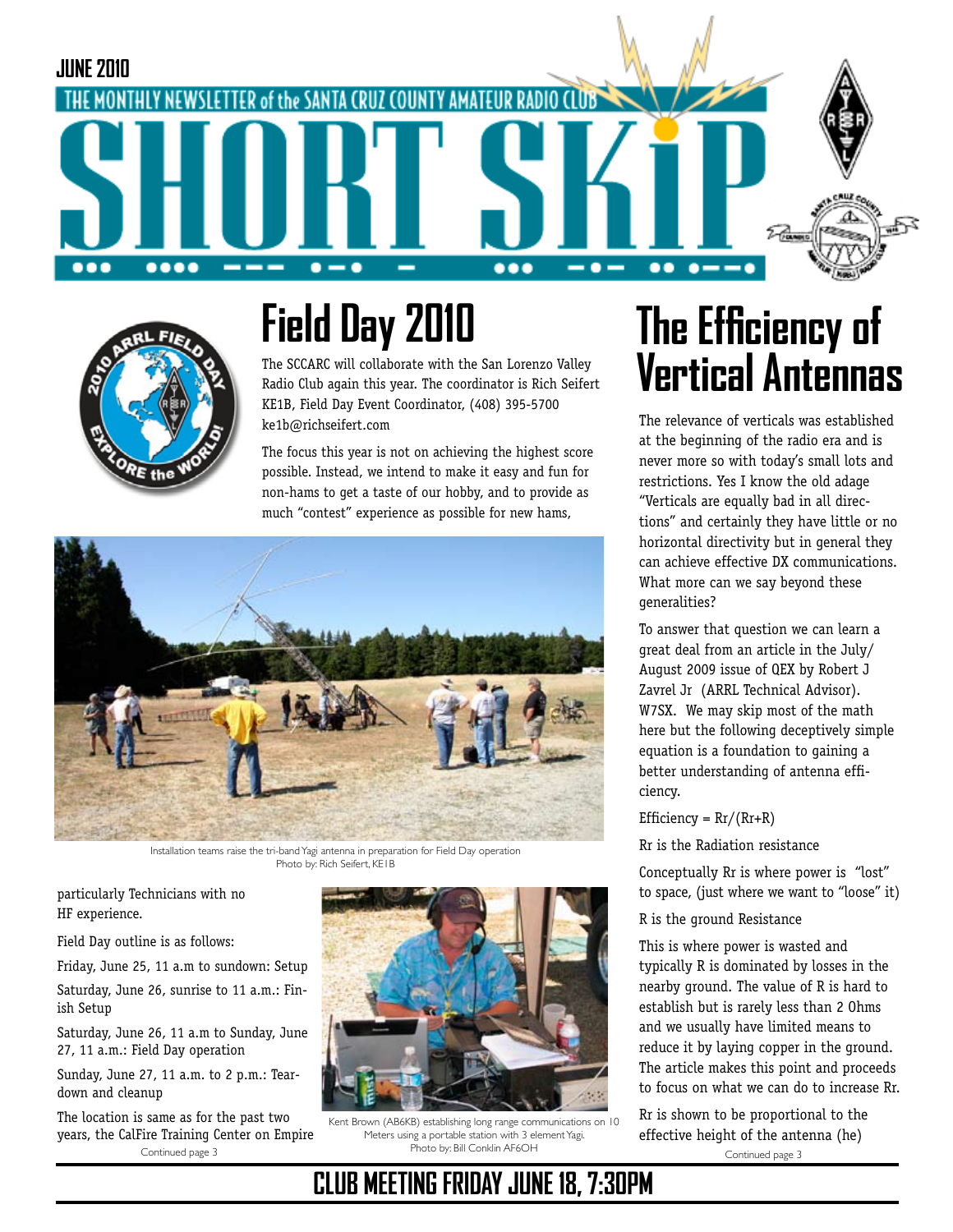## SHORT SI

The Tri-City VE Group welcome candidates to our location near highways 680 and 880 at Hurricane Electric, 48233 Warm Springs Boulevard, Fremont.

Here are the scheduled 2010 test dates:

| July 10   | Saturday 9:00 a.m. - 11:30 a.m. |
|-----------|---------------------------------|
| August 19 | Thursday 6:30 p.m. - 9:00 p.m.  |
| Sept. 9   | Saturday 9:00 a.m. - 11:30 a.m. |
| Nov. 13   | Saturday 9:00 a.m. - 11:30 a.m. |
| Dec. 16   | Thursday 6:30 p.m. - 9:00 p.m.  |
|           |                                 |

For further information, contact Bernhard AE6YN@arrl.net (510) 364-0611, or check the ARRL website.

### **Local License Exams Watsonville, Saturday June 12th, 1-5pm**

The entry-level Technician Class question pool will change at the end of June. The old study booklets will be out of date by then, and I hope nobody will have to buy a new study booklet (for use after June). Anybody studying

the exam questions (up to now) will want to pass their Tech exam before Field Day this year, before the end of June! If you know someone who will show up to take the exam in Watsonville on the afternoon of June 12, please notify Suellene W6CPA or Matt KI6LTS.

You can search for other ham exam sessions within 50 miles of your Zip Code at http://www.arrl.org/find-an-amateurradio-license-exam-session/

Saturday June 12th, 1-5PM The Church of Jesus Christ of Latter-Day Saints. 255 Holm Road, Watsonville, CA 95076

831-536-4437 Technician, General, and Extra exams \$15

# **ARRL Exam Testing Santa Cruz County ACS**



take part in the weekly Cal EMA Net at the county EOC.

## **Strawberry Fields Forever, May 16**



### **Memorial Day at Harvey West Park**

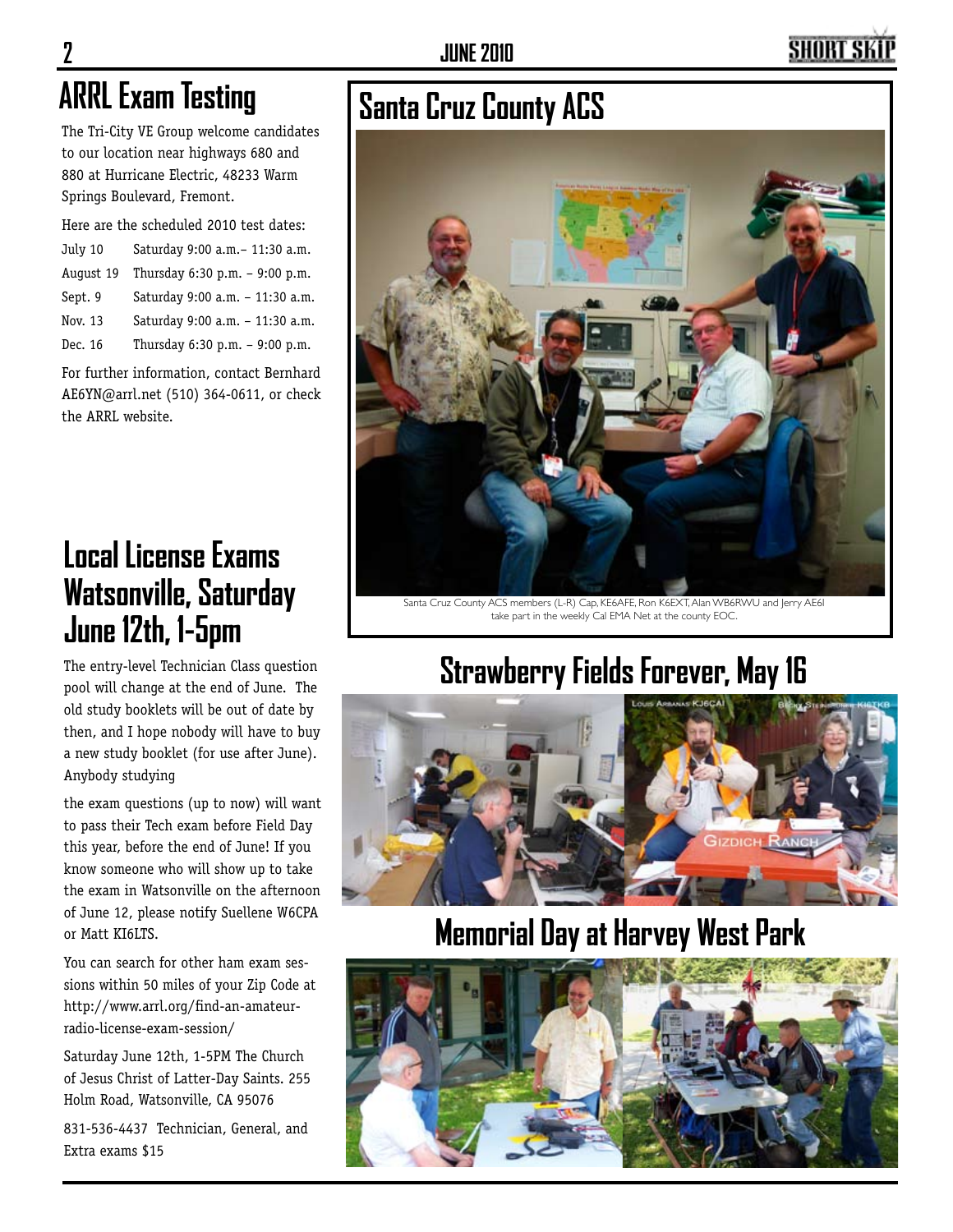### **SHORT SKI**

#### **Antenna continued**

squared and is unrelated to the feed point resistance. If we maximize (he) we maximize Rr and the more efficient will be the antenna. W7SX shows that (he) is the product of the average RF current along the length of the vertical element and its physical length. While unloaded, ground mounted quarter wave verticals are common, a half wave version is shown to be optimum (Rr of 99.5 vs 36.8 Ohms) with Rr rapidly decreasing below a quarter wave. In general (but not always) physical length is good

The addition of inductive and capacitive (top hat) loading are the most common techniques used to increase the average RF current. The example given is Rr=36.8 for a simple quarter wave vs 74.1 with top loading. Other advantages of elevating the base of a vertical above ground are also described.

Here are a few of the author's conclusions.

Everything in the near field must be considered part of the antenna and will determine directivity, efficiency and gain including radiation and loss resistances

Power loss also occurs in the far-field which affects propagation and reflections.

Overall communication effectiveness is determined by the sum of near and farfield losses

Re is a function of the physical length and current distribution, and nothing else

Efficiency can be optimized by orienting the maximum current point half-way along the vertical element

The use of EZNEC and other modeling tools can provide a convenient view of the current distribution while experimenting with loading configurations.

A practical application of the principles just described can be found in QEX July/ August 2005 A Space–Saving Antenna for 40 Meters by yours truly

—Ron W6WO



I almost never miss seeing a fellow ham when I visit Costco. Loitering around the computer/TV area, one in particular can always be seen: Sal Basile, N6WSR. If I ever need a computer or cell phone upgrade, Sal is the guy I will call for advice. (He plays good trombone, too!)

My daily check-in on the Baja Pacific Maritime Mobile net is always fun. I try to make contact with my pal Terry Parks, N6NUN, on his boat in Sausalito. Through relays, we arrange for a switch to 80 meters from 40. Just about every net controller or relay always advises Terry to "wait two minutes while Art hooks up his 80 meter wire." The coax is temporarily coiled on my deck, just outside my patio door. This "temporary" condition has been on-going for about four or more years. Someday.

I'm glad to see that it is nearly Field Day time again. Seems like only a few months ago that we were up on the hill, banging away on straight keys and yacking on microphones to fellow amateurs. Planning is always half the fun and I see that those endeavors are in full swing. I remember a couple of Field Days ago when I drove down the hill after dark. I was totally amazed at the number of lights from cabins and homes back in the woods. It is a real city in those hinterlands.

I recently received the May/June issue of the Northwest magazine OREGON COAST. Club member Pat Henry, WA6PKM, moved to Gold Beach, Oregon, many years ago but his interest in History prompts him to send me interesting articles. The last one is of my particular interest in that Oregon was bombed by a Japanese pilot, Nobuo Fujita, flying a submarine-launched seaplane. While the firebombing did little damage, it was, nevertheless, a remarkable one-time happening. Within a few months of the December 7th, 1941 attack on Pearl Harbor, I experienced a second bombing attack on the island of Oahu. As a schoolboy, we often hid in trenches with our gas masks as air raid sirens blew. Only once did Japanese seaplanes return to drop their explosives. I believe it was about February, 1942 when two Emily seaplanes landed at French Frigate Shoals, north of Honolulu. They refueled from submarines, then launched their attack at night. Several bombs landed in the hills behind Roosevelt High School. We lived a few short miles away. The second aircraft dropped her bombs off shore, near Pearl Harbor. Both of these bombing attacks were kept secret lest they alarm the U.S. populace.

After WWII, I met the leader of the December attack on Pearl Harbor. Commander Fuchida visited all the Pacific Island naval bases to tell his story. I was on Guam at that time. It felt a bit odd to shake his hand after witnessing his sinking of our battle fleet. Several of his raiding aircraft strafed our house, military quarters on the West Loch ammunition depot. In 1962 Pilot Nobuo Fujita was an invited guest of the City of Brookings, near the site where his bombs landed. He presented the City with his 400 year old samurai sword, the same one he carried on his bombing flights.

### **Field Day continued**

Grade.

Field Day operation will be class 2A. We expect to have

-One HF CW station (80/40/20/15/10 m)

-One HF SSB station (75/20/15/10 m)

-One "Get On The Air" (GOTA) station (40 m SSB) for non-hams and newbies

-One VHF/UHF station

-One satellite station

All area hams are invited to participate, whether or not they are members of the SCCARC or SLVARC clubs. The public is invited to visit on Saturday afternoon. Visitors will be given a chance to operate under the supervision of a licensed ham.